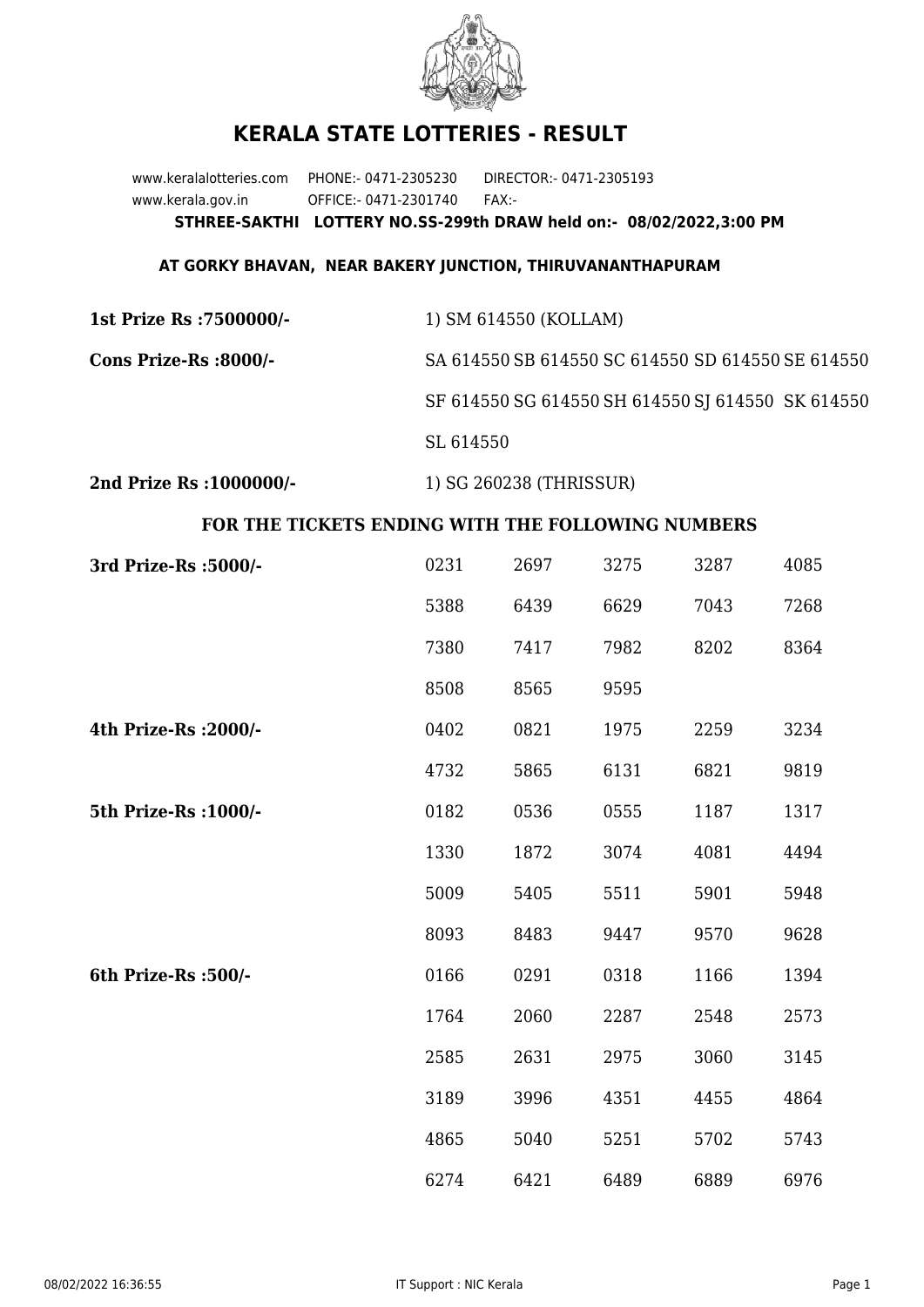|                      | 7095 | 7163 | 7234 | 7368 | 7462 |
|----------------------|------|------|------|------|------|
|                      | 7463 | 7584 | 7762 | 7798 | 7815 |
|                      | 7857 | 7940 | 7970 | 8079 | 8171 |
|                      | 8417 | 8919 | 8930 | 9006 | 9145 |
|                      | 9198 | 9274 |      |      |      |
| 7th Prize-Rs : 200/- | 0453 | 0619 | 0636 | 0765 | 1051 |
|                      | 1227 | 1480 | 1705 | 1737 | 1849 |
|                      | 2165 | 2496 | 2693 | 3009 | 3353 |
|                      | 3356 | 3386 | 3426 | 3737 | 3927 |
|                      | 3975 | 4149 | 4373 | 4430 | 4496 |
|                      | 5028 | 5231 | 5373 | 5444 | 5565 |
|                      | 5648 | 5786 | 6568 | 6855 | 7227 |
|                      | 7255 | 7429 | 7442 | 7957 | 8728 |
|                      | 8751 | 8792 | 9266 | 9325 | 9891 |
| 8th Prize-Rs : 100/- | 0033 | 0240 | 0262 | 0266 | 0387 |
|                      | 0677 | 0895 | 1023 | 1028 | 1036 |
|                      | 1071 | 1239 | 1293 | 1345 | 1380 |
|                      | 1428 | 1641 | 1670 | 1756 | 1817 |
|                      | 1826 | 1923 | 2012 | 2108 | 2215 |
|                      | 2293 | 2298 | 2347 | 2461 | 2462 |
|                      | 2552 | 2607 | 2621 | 2634 | 2645 |
|                      | 2764 | 2834 | 2883 | 3001 | 3029 |
|                      | 3056 | 3069 | 3099 | 3267 | 3322 |
|                      | 3408 | 3445 | 3460 | 3525 | 3548 |
|                      | 3592 | 3695 | 3707 | 3728 | 3845 |
|                      | 4090 | 4260 | 4439 | 4477 | 4579 |
|                      | 4593 | 4767 | 4816 | 4825 | 4874 |
|                      | 4919 | 4938 | 4986 | 5044 | 5097 |
|                      | 5241 | 5660 | 5688 | 5751 | 5871 |